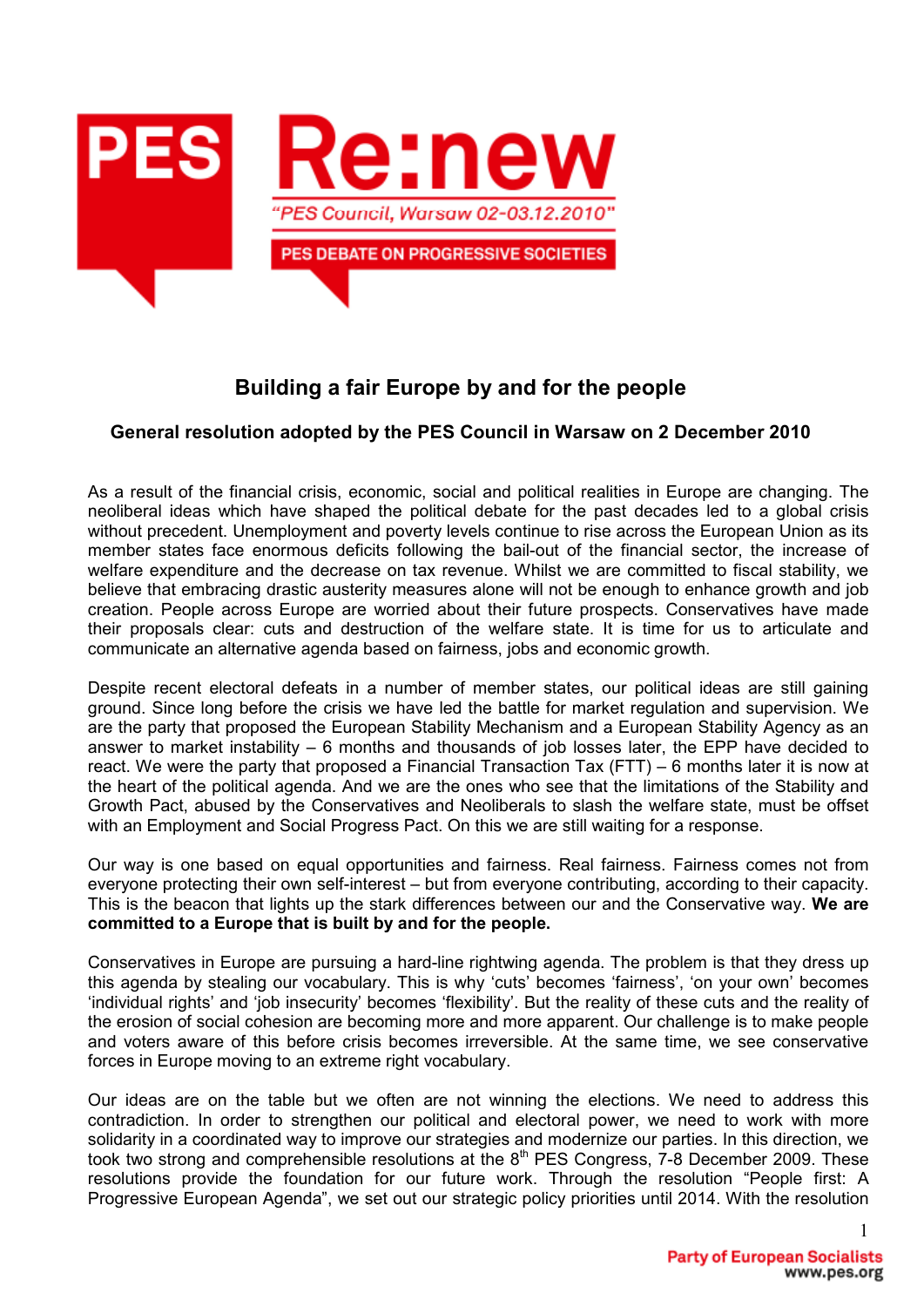on "A New Way Forward, A Stronger PES", we committed ourselves to strengthen the PES, to develop our vision for Progressive Societies in the 21<sup>st</sup> Century, to enhance the cooperation between our governments and between our member parties, and to reinforce and modernize our political methods and instruments.

## **Policies for Progressive and Fair Societies**

In order to regain power at all levels, the PES is engaged in a process of renewal of our vision of social democracy, setting out modern policy responses and political strategies, based on the idea of a Europe built by and for the people.

In this context, the economic, financial and social crisis shows that there is a political clash of visions over which kind of Europe we want. The PES is fully engaged to win this battle. We have shown that there is another way to the Conservatives' 'cuts only' approach. We have developed a comprehensive strategy which would safeguard the economic recovery. We are protecting people in employment and identifying sustainable jobs to those still excluded from this fragile recovery. This strategy – **"A progressive way out of the economic crisis"** – was adopted by the PES Leaders on 16<sup>th</sup> June 2010.

#### **The engine for fair growth – PES economic and financial approach**

Europe is engaging on the path of drastic austerity within both national and European budget. But excessive austerity does not work. This Conservative policy is sacrificing growth and jobs. EU member states are not gaining independence from market pressure. In the Eurozone in particular, as recent events show, financial market speculation continues to dictate.

The PES has designed a set of economic and financial instruments that would become the engine for fair growth. Within the framework of this strategy, the PES is working actively on the need to raise more fair and sustainable revenue for public actions, for instance by introducing a bank levy, green taxes, a Financial Transaction Tax and creating a European Stability Agency, issuing Eurobonds to fund investments and lower the cost of borrowing for all Member States. This is the most appropriate way to involve the private sector in a fair burden-sharing of the cost of the crisis. These proposals are not about damage control – we promote solutions in order to avoid damages being made in the first place.

In order to circumvent the Conservatives' political unwillingness for a European FTT, the PES is working on European level, but also on national level to introduce such a tax where appropriate with a clear link to the European level. Furthermore, the PES has presented proposals for a more balanced and social-oriented approach to economic governance, prioritizing job creation and economic growth while recognizing the need for fiscal and budgetary responsibility, including closing the income gap. Moreover, the PES has stressed the need for adequate financing of the Europe 2020 strategy and the new competences of the Lisbon Treaty. The Europe 2020 strategy needs to be used at both European and national level in order to promote growth and jobs. In this respect, the national implementation plans to be launched until April 2011 could be used to create a new balance of growth. The PES also stresses the importance of the economic and social cohesion policy for a balanced and fair development of European territory, growth and jobs, without neglecting regions in transition. The PES will now capitalize on this work and develop a proposal on **a comprehensive sustainable macroeconomic model for fair growth.**

#### **The fuel for fair growth – the Employment and Social Progress Pact**

The main attention of the EU institutions is on only reducing the expenditure side of the national budgets and strengthening the repressive side of economic governance. The cuts being made are destroying social cohesion. Too little is done to overcome the social crisis, to end inequalities and social exclusion and to move ahead with the social Europe. Due to the financial and economic crisis, today there are 23 million Europeans unemployed and 120 million live at the risk of poverty.

The disadvantaged and the socially excluded are left behind, paying for the crisis caused by conservative and liberal advocates of neo-liberalism and financial market actors. The middle class is

 $\mathfrak{D}$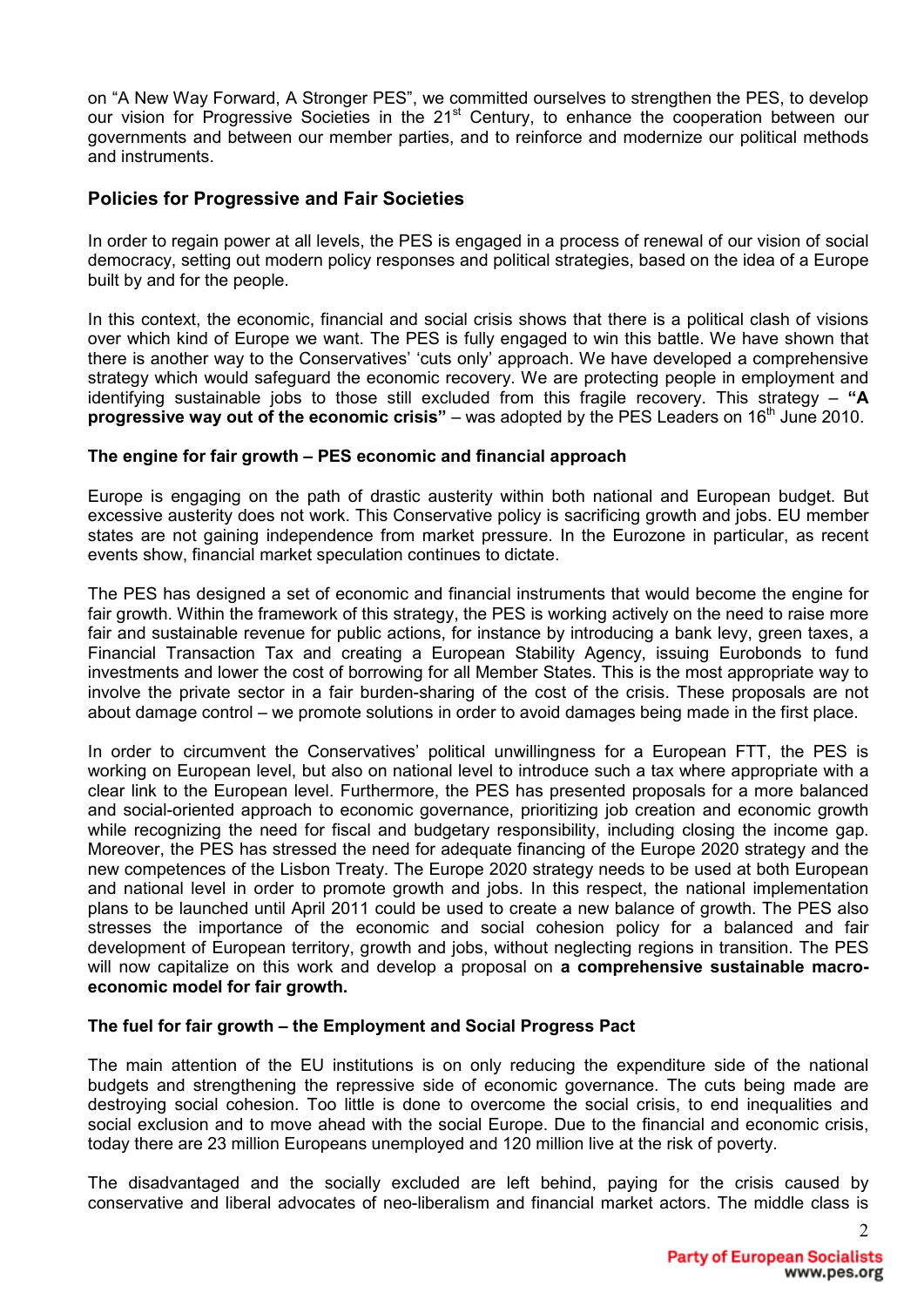also hit by the radical austerity measures. The wellbeing of the people must be at the heart of European, national and regional policies. This requires a strengthening of social and employment policies and a reinforcing of the European Social Model, underpinned by a progressive economic and financial approach, including raising new revenue. Social cohesion and social progress is good for the people, but also for the economy. The well-being of citizens is an important part of economic recovery.

The PES is therefore asking for a **European Employment and Social Progress Pact** for fair growth, to be negotiated and adopted by EU institutions, national governments and social partners, and involving local and regional authorities. Such a pact must put forward a comprehensive strategy, comprising a list of concrete measures and initiatives to promote: the creation of new sustainable jobs for both women and men; the application of a different growth model, going beyond solely measuring GDP, but also the consideration of environmental and social criteria; the reinforcement of the ESF use within the structural funds for the implementation of social policies; improvement of skills and innovation; the implementation of a European Industrial Policy at the service of human and societal progress; an increase in the quality of jobs and overcoming precariousness, strengthening European and national workers protection rules; stronger, more accessible and affordable public services, including a European framework legislation on services of general interest; a commitment to agree on common goals and standards for national social and educational expenditure as a proportion to the GDP of each country in order to ensure common social progress in Europe; a social progress clause in every piece of European legislation, which should be implemented by the European Commission; protecting and strengthening of social security systems, within the current debate on the future of pensions; protecting and strengthening the European social model, for instance through a European framework directive on minimum income schemes; ensuring decent work in Europe, in particular by strengthening the principle of equal pay for equal work and by fostering co-determination and the rights of collective bargaining to strengthen the European industrial and economic partnership; improving and deepening integration; and providing adequate funding.

As part of the Employment and Social Progress Pact, but also as one of our long-standing core value and priority, we have a strong responsibility to put **gender equality** at the heart of all our policies and emphasising its added-value to our societies. The current European rightwing dominated political context as well as the crisis have established a backlash and threatens decades of progressive women's rights achievements. Gender equality should be an indicator of the well-being of our societies.

#### **Ensuring climate action and green growth**

In the week of the Cancun climate conference, Conservative governments in Europe are actively undermining progress on international climate negotiations. The PES is calling on the European Union to unilaterally adopt a 30% emission reduction target, in order to kick-start the negotiations for a binding international climate agreement. The EU must be frontrunner in the international negotiations. To make real progress on a just transition to a carbon-free economy, the EU has a responsibility to be the standard bearer on democratic principle. It must support a fair deal for developing countries. This includes technology transfer and genuine finance assistance.

On the path to a carbon-free economy, we need to define and articulate the new green worker, the concept of green skills and encourage workers to update their competences. Climate change can best be explained by pointing how green policies mean green jobs for both women and men. Investing in **green growth** is a huge opportunity to get our economy back on track, to create new high-quality jobs in Europe, but also to achieve a more fair, green and smart growth. In order to take leadership on this issue, we propose a number of measures and initiatives for the national and regional level to support green growth, including the need for: sustainable, independent and affordable energy, by for instance increasing the renewable energy part in the EU energy mix to 30%; transforming production, e.g. by reducing the use of energy and raw material; ensuring more sustainable consumption, by allowing the use of state aid for increasing energy efficiency of houses; transforming mobility, for example by speeding up the construction of trans-European high-speed rail lines; and improving the financing of green growth, in particular through a financial transaction tax and green taxes.

**Cultural misconceptions are no substitutes for economic honesty**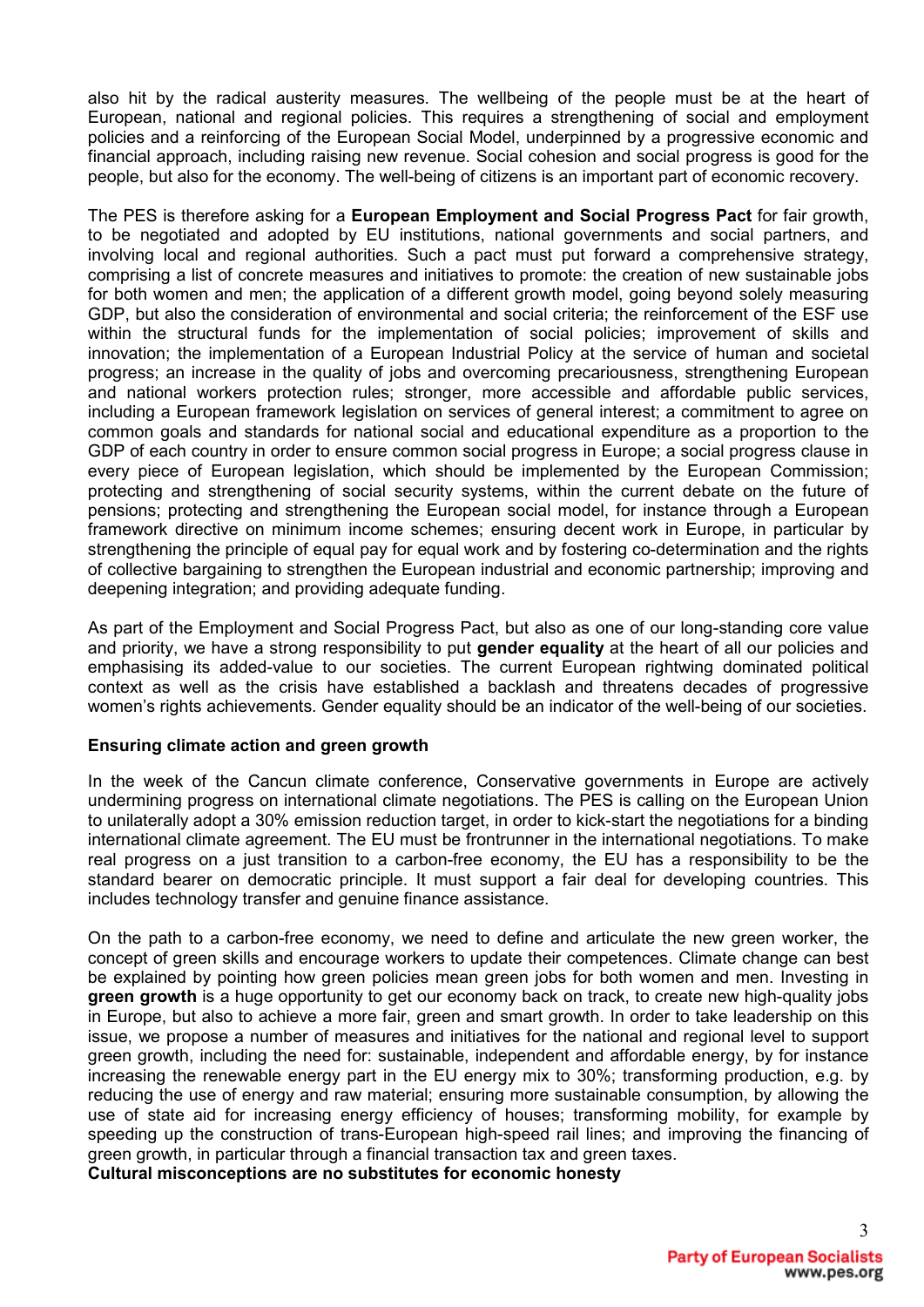Cultural misconceptions around race and immigration should not be substitute for economic honesty. It is normal that fear exists in a time of recession. The rise of the extreme right is in part because the Conservative governments have attempted to hide severe economic measures under the cloak of fear of the 'outsider' or the 'other'. Cuts to pensions, cuts to social benefits, cuts to immigration are all frequently sold by Conservative governments with this rhetoric. We must therefore react and confront the extreme-right. But we, social democrats, also have a responsibility in standing firm and clear on our positions when it comes to discrimination. We need to put forward clear views on inclusive societies that promote active participation of all citizens.

#### **A progressive approach to migration and integration**

Today's migration policy in Europe focuses on security and crime rhetoric, leaving little scope for integration and a social inclusive approach. The lack of integration across Europe of non-EU citizens as well as certain ethnic minorities, as has been claimed in the case with the Roma Community, is often used by the Conservatives as an example and reason for limiting migration. In order to tackle this challenge and to shape a true progressive migration and integration policy, the PES is setting up a **Migration and Integration Network**, developing a comprehensive and coherent policy approach putting stronger emphasis on an inclusive integration policy through active participation, such as employment, education, including language, housing, social inclusion and citizenship, respecting fundamental rights and free movement of people in the EU. Therefore, equal access to services and institutions is indispensible. We need to evaluate and build upon different existing integration models, asking for further development of structures, tools for knowledge exchange and policy coordination, and create a European Integration Charter. Also, within the context of external EU policy and development policy, a progressive approach to migration issues, taking into consideration all the above, should be put forward.

#### **Global Progressive Values**

The trends that have appeared in the last decade have come into a sharp perspective with the global crisis. First, the crisis has uncovered the unbalanced nature of the world's economy based on trade imbalances and lack of redistribution. Growing inequalities, including between women and men, are the result of global imbalances, externalities of the financial markets, and unsustainable macro-economic models. Second, the imbalance between high- and low-growth economies is increasingly shaping the global distribution of power. A new international role of the emerging economies, notably the BRICs (Brazil, Russia, India, China) or BASIC (Brazil, South Africa, India, China), is accelerating. The third trend is, with a certain degree, the decreasing influence of the EU and the US.

In this context, we, as Europe's socialists, social democrats and progressives, reiterate the need for a strong role of the EU on the international scene and a new macro-economic model. We thus welcome the creation of the **European External Action Service (EEAS)**. With the EEAS, Europe will have better means to exert more influence on the world stage. We support High Representative Catherine Ashton in her effort to strengthen EU's foreign policy. The underlying assumption of our progressive peace policy in the global  $21^{st}$  Century is a wide-ranging concept of peace, security and development. We are in particular committed to stepping up European efforts to support international disarmament, including strengthening international agreements on arms control and non-proliferation. We give full support to the vision of a world without nuclear weapons.

The **EU's strategic partnerships** – with traditional partners, such as the United States, alongside Latin America and the Mediterranean as well as emerging powers including Russia, India, China, Brazil and South Africa – provide a useful instrument for pursuing European objectives and interests. In addition, a new global architecture is needed at a global level to ensure that the relationship between the four pillars that is, trade, labour, finance and the environment, is revised, and also to ensure that Human Rights are at the heart of this framework. This requires new institutionalized links between the WTO, the ILO, the IMF and the World Bank under the umbrella of the UN. We, therefore, welcome the vision paper "For a Global New Deal", elaborated by the Global Progressive Forum, which presents a progressive alternative to today's world.